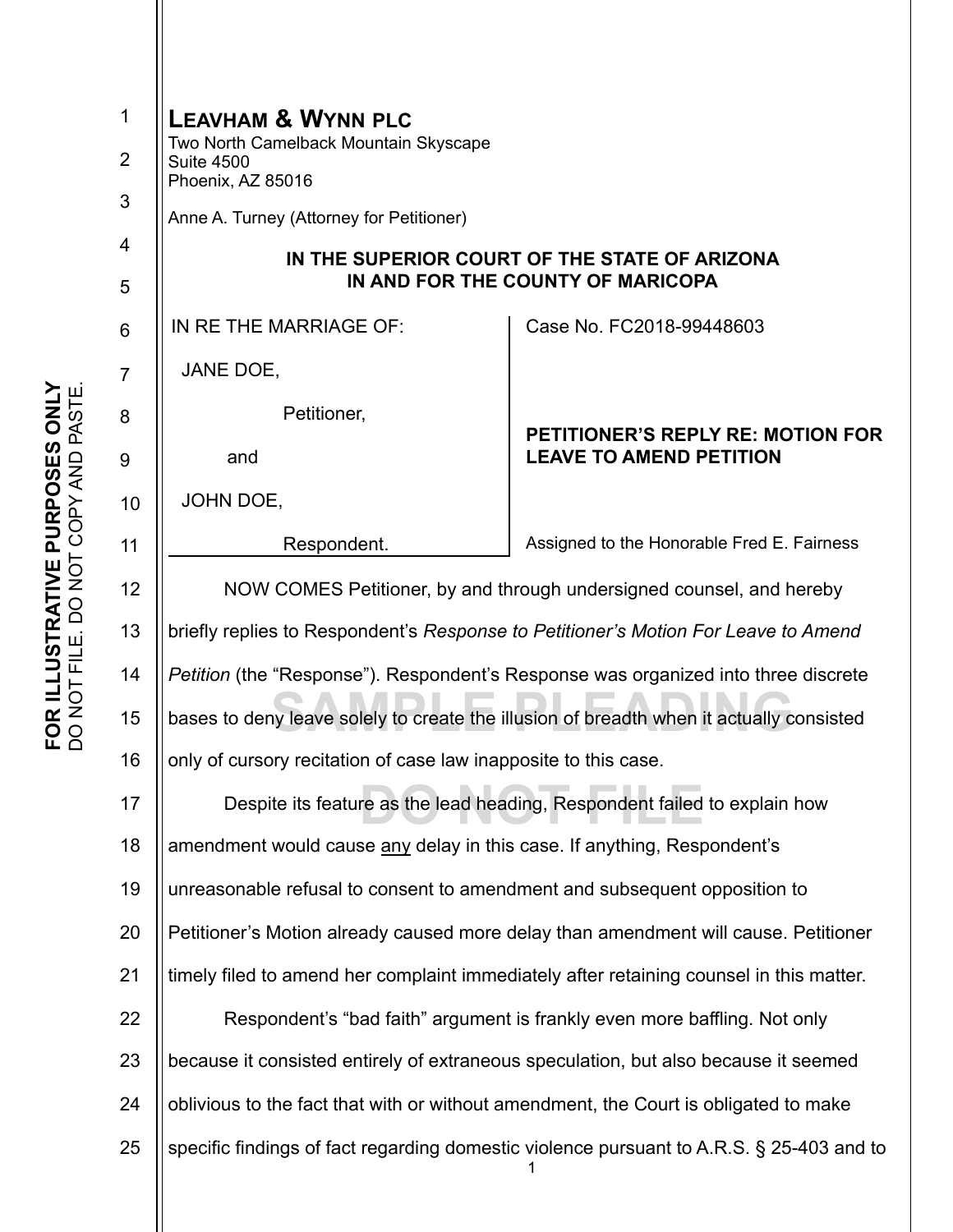1 2 3 4 5 6 7 8 9 10 11 12 13 14 15 16 17 18 19 20 21 22 23 24 25 **SAMPLE F DO NOT FILE** consider Respondent's excessive and wasteful disposition of community funds under A.R.S. § 25-319(B)(11). Respondent's opposition to amendment will not insulate him from the consequences of his misconduct during the marriage. Finally, Respondent's argument that he is concerned with the mounting costs of litigation is squarely betrayed by his unreasonable opposition to amendment. Had he simply stipulated to amendment, both parties would have avoided this costly diversion. Contrary to Respondent's overwrought protestations, Petitioner's proposed amendment will not add any novel claim to this litigation; it merely will offer Respondent more precise notice of the claims against him, as required by the overarching principle of due process. THEREFORE, based upon the foregoing, Petitioner respectfully requests that this Court grant her leave to amend her Petition. **RESPECTFULLY SUBMITTED** this 24th day of January, 2019. /s/ Anne A. Turney Anne A. Turney Attorney for Petitioner 2